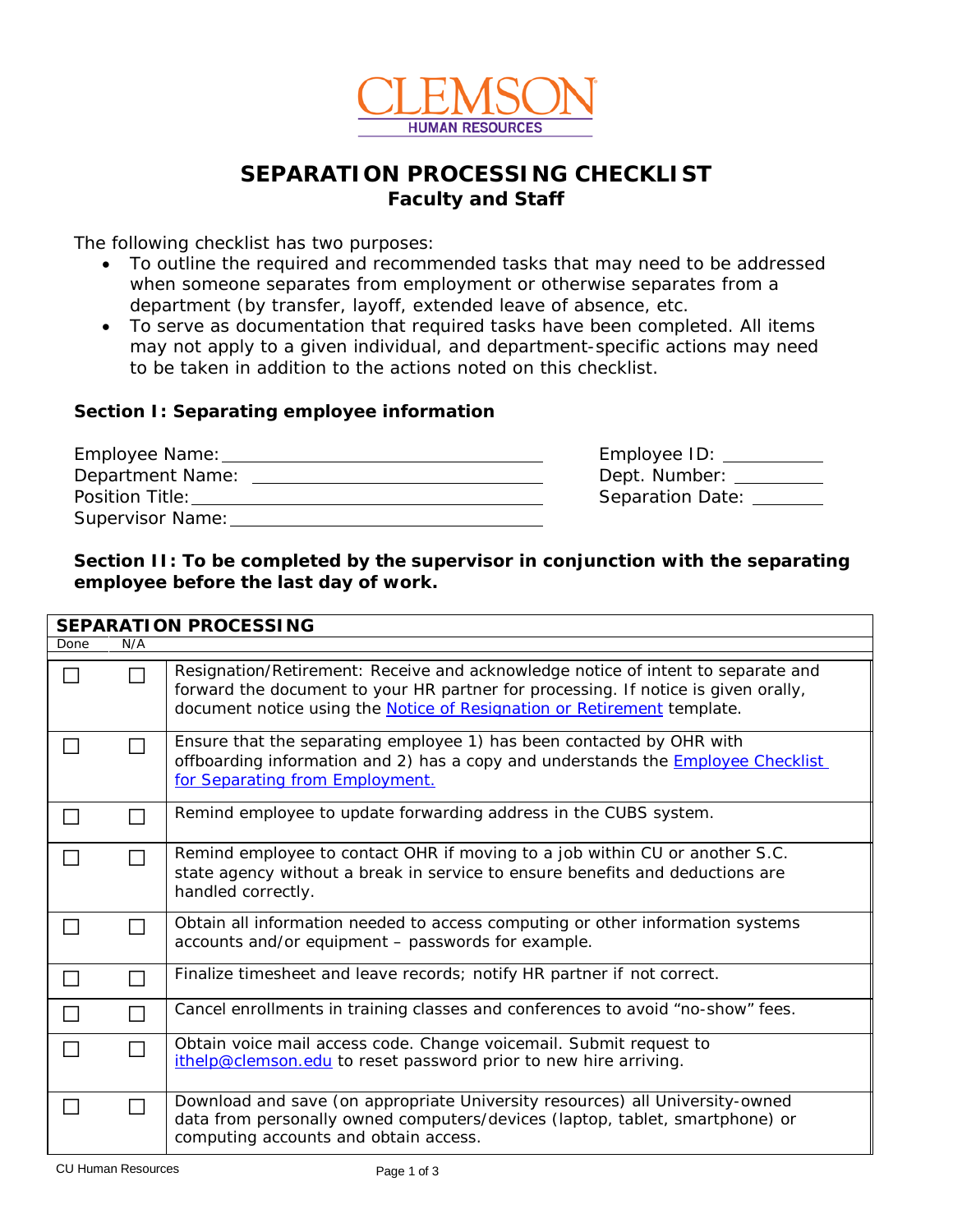

| Ensure University-owned software is uninstalled from personally owned<br>computers and devices.                                                                                                                                                                                                                                                                                                                                                                                                                                                                                                                   |
|-------------------------------------------------------------------------------------------------------------------------------------------------------------------------------------------------------------------------------------------------------------------------------------------------------------------------------------------------------------------------------------------------------------------------------------------------------------------------------------------------------------------------------------------------------------------------------------------------------------------|
| Collect or verify return of University property: (check applicable items)<br>$\Box$ Access cards / ID cards<br>$\Box$ Keys (building, office, desk, files, vehicles, lockers, etc.)<br>$\Box$ University credit/procurement cards<br>$\Box$ Computers/laptops, cameras, iPads, chargers, etc.<br>$\Box$ Cell phones / pagers and chargers<br>$\Box$ Uniforms/tools/instruments, etc.<br>$\Box$ Library books, audio/video materials, periodicals<br>$\Box$ Parking decal<br>$\Box$ Official parking placard<br>Other<br>П<br>Other<br>Other<br>Please list any University property not returned, and explain why: |

| *Employee Signature:  | Date |
|-----------------------|------|
|                       |      |
| Supervisor Signature: | Date |

\*The employee's signature certifies that all applicable activities as denoted on this Separation Processing Checklist have been completed and discussed as appropriate.